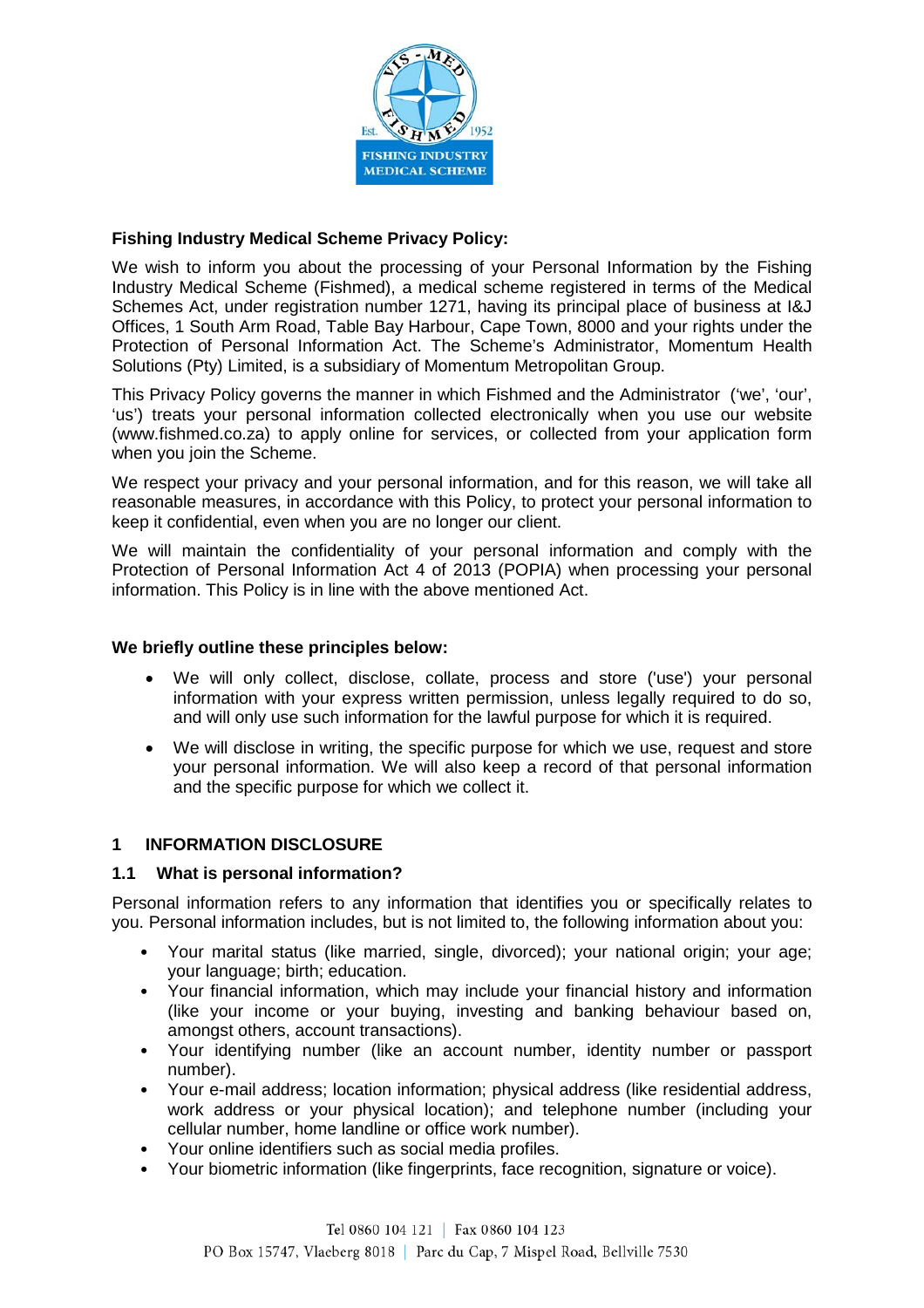

- Your race and/or gender.
- Your physical health; mental health; well-being; disability; religion; belief; conscience; culture.
- Your medical history (like your HIV / AIDS status and any medical history disclosed or obtained); criminal history; employment history.
- Your personal views, preferences and opinions.
- Your confidential correspondence; and / or
- Another's views or opinions about you and your name also constitute your personal information.

# **1.2 What is special personal Information**

Special personal information is personal information about the following:

- Your religious and your philosophical beliefs (for example where you enter a competition, and you are requested to express your philosophical view).
- Your race (like where you apply for a product or service where the statistical information must be recorded).
- Your ethnic origin.
- Your trade union membership.
- Your political beliefs.
- Your health (like where you apply for an insurance policy or medical/health related products);
- Your biometric information (like to verify your identity); and / or
- Your criminal behaviour and alleged commission of an offence (like to prevent money laundering as required by law or when you apply for employment or enter into a relationship with us).

# **1.3 How does Fishmed collect personal information?**

Fishmed collects information either directly from you, the data subject, the employer or through financial services intermediaries. In certain instances, Fishmed and its Administrator may appoint third parties to collect information on its behalf. The source from which personal information was obtained, if not directly from the data subject, will be disclosed.

# **1.4 What type of personal information does Fishmed collect?**

Personal information collected by Fishmed and the Administrator can include a data subject's name, contact, birth date, identity number, gender, employment details, marital, family, policy, location information, online identifier, bank account, medical or health information.

When personal information is collected, the Scheme will indicate the purpose for the collection and whether the information required is compulsory or voluntary.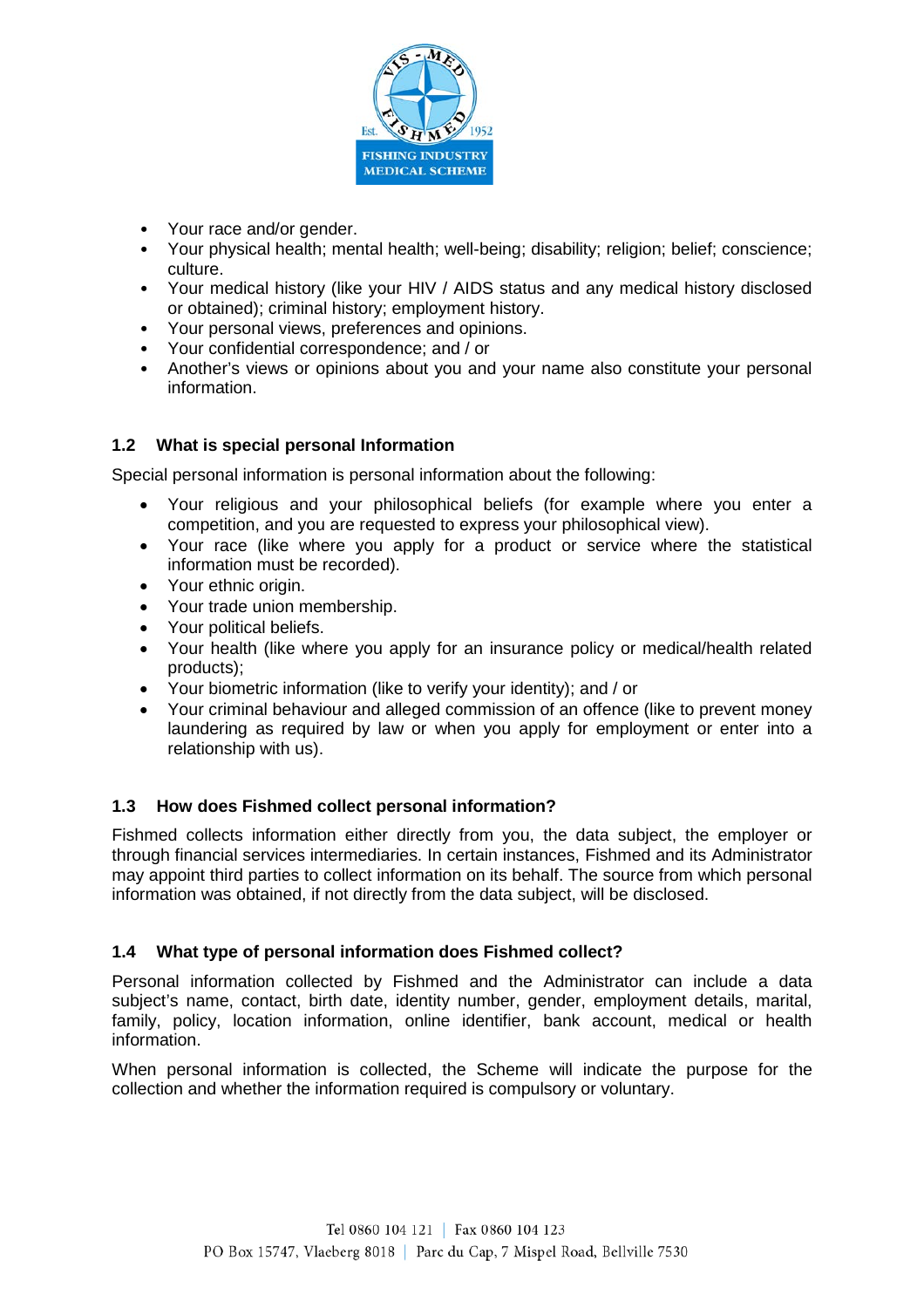

# **1.5 When will we process your personal information?**

We will only process your personal information for lawful purposes relating to our business if the following circumstances apply:

- You have consented thereto.
- A person legally authorised by you, the law or a court, has consented thereto.
- It is necessary to conclude or perform under a contract we have with you.
- The law requires or permits it.
- It is required to protect or pursue your, our or a third party's legitimate interest; and/or
- You are a child, and a competent person (such as a parent or guardian) has consented thereto on your behalf.

### **1.6 When will we process your special personal information?**

We may process your special personal information in the following circumstances:

- If you have consented to the processing thereto.
- If the processing is needed to create, use or protect a right or obligation in law.
- If the processing is for statistical or research purposes.
- If the special personal information was made public by you.
- If the processing is required by law.
- If racial information is processed and the processing is required to identify you; and/or
- If health information is processed, and the processing is to determine your insurance risk, or to comply with an insurance policy, or to enforce an insurance right or obligation.

# **1.7 Reasons for processing your personal information**

We will process your personal information for the following reasons:

- Payment processing service providers, merchants, banks and other persons that assist with the processing of your payment instructions.
- Insurers, brokers, other financial institutions or other organisations that assist with insurance and assurance underwriting, the providing of insurance and assurance policies and products, the assessment of insurance and assurance claims, and other related purposes.
- Law enforcement and fraud prevention agencies, and other persons tasked with the prevention and prosecution of crime.
- Regulatory authorities, industry ombudsmen, government departments, and local and international tax authorities.
- Credit bureaux.
- Trustees, executors or curators appointed by a court of law.
- Cheque verification service providers.
- Our service providers, agents and sub-contractors such as couriers and other persons we use to offer and provide products and services to you.
- Courts of law or tribunals.
- Participating partners, whether retail or online, in our customer loyalty reward programmes (where applicable).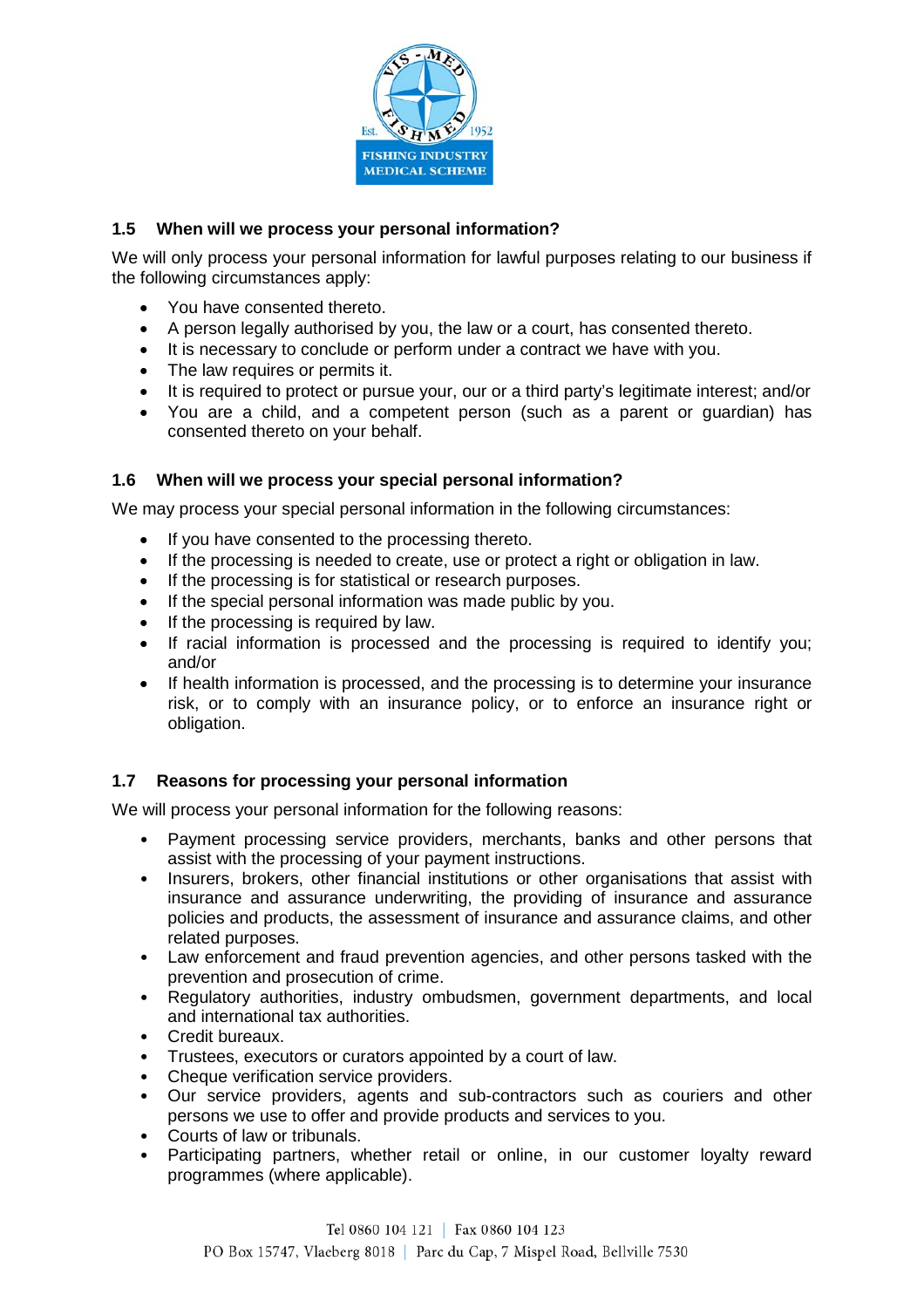

- Our joint venture partners; and/or
- Marketing list providers.
- To process payment instruments (such as a cheque) and payment instructions (such as a debit order or a stop order deduction).
- To create, manufacture and print payment instruments (such as a cheque) and payment devices (such as a debit card);
- To conduct affordability assessments, credit assessments and credit scoring (where applicable);
- To develop credit models and credit tools.<br>• To open manage and maintain your ac
- To open, manage and maintain your accounts/policies, contracts, agreements or relationship with us.
- To disclose and obtain personal information from credit bureaux regarding your credit history.
- To enable us to deliver goods, documents or notices to you.
- For security and identity verification, and to check the accuracy of your personal information.
- To communicate with you and carry out your instructions and requests.
- For customer satisfaction surveys, promotional and other competitions.
- For insurance and assurance underwriting and administration.
- To process or consider or assess insurance or assurance claims.
- To provide insurance and assurance policies and products, and related services.
- To enable you to participate in and make use of value-added products and services.
- For any other related purposes.

# **1.8 Processing Information of a child**

Protecting privacy of children – Fishmed and the Administrator takes the privacy of children very seriously. Children under the age of 18 years should obtain their guardian's consent before providing/submitting any personal information about themselves.

We will not require children under this age to provide any personal information other than that which is reasonably necessary Fishmed.

If we determine that a user is under the age of 18, we will not use or maintain his/her personal information without the guardian's consent.

A child is a person who is defined as a child by a country's legislation, and who has not been recognised as an adult by the courts. We process the personal information of children if the law permits this. We will only process the personal information of children if any one or more of following applies:

- A person with the ability to sign legal agreements has consented to the processing, being the parent or guardian of the child.
- The processing is needed to create, use or protect a right or obligation in law, such as where the child is an heir in a will, a beneficiary of a trust, a beneficiary of an insurance policy or an insured person in terms of an insurance policy.
- The child's personal information was made public by the child, with the consent of a person who can sign legal agreements.
- The processing is for statistical or research purposes and all legal conditions are met.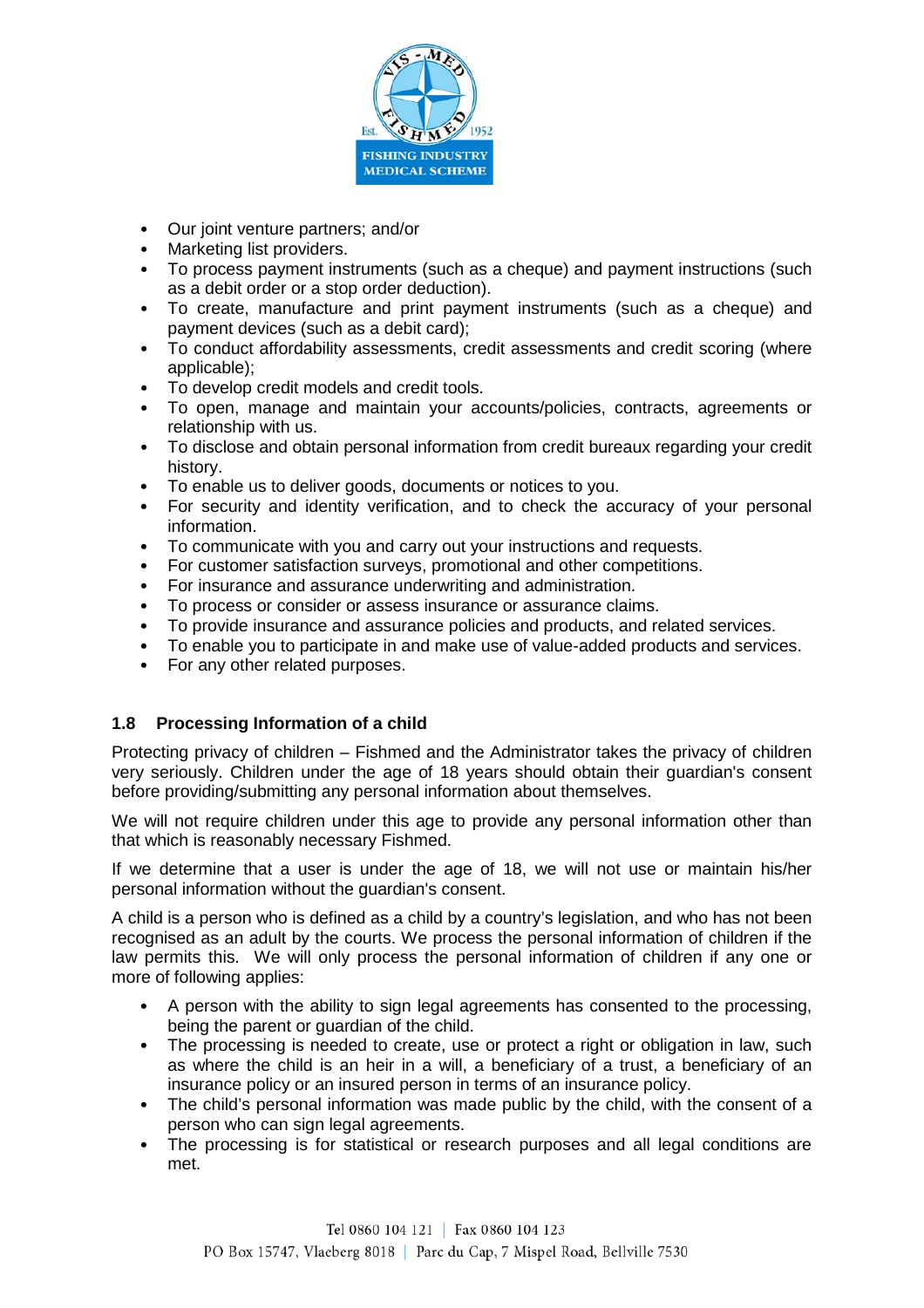

- Where the child is an heir in a will, if required to give effect to the will.
- Where the child is a beneficiary of a trust, if required to give effect to the trust deed.
- Where the child is legally old enough to open a bank account without assistance from their parent or quardian.
- Where the child is legally old enough to sign a document as a witness without assistance from their parent or guardian.
- Where the child benefits from a bank account such as an investment or savings account; and/or
- Where the child is an insured person or beneficiary of an insurance policy, if required to give effect to the policy.

### **1.9 Obtaining personal information about clients**

We collect information about you:

- Directly from you.
- Based on your use of our products, services, or service channels (such as our websites or applications).
- Based on how you engage or interact with us, such as on social media, and through e-mails, letters, telephone calls, and surveys.
- From public sources (such as newspapers); and
- From third parties for the purposes of conducting our business.

If the law requires us to do so, we will ask for your consent before collecting personal information about you from third parties. The third parties from whom we may collect your personal information include, but are not limited to, the following:

- Any connected companies, subsidiary companies, its associates, cessionaries, delegates, assignees, affiliates or successors in title and/or appointed third parties (such as its authorised agents, partners, contractors and suppliers) for any of the purposes identified in this Privacy Policy.
- Your spouse, dependants, partners, employer, joint applicant or account holder and other similar sources.
- Attorneys, tracing agents, debt collectors and other persons that assist with the enforcement of agreements.
- Payment processing services providers, merchants, banks and other persons that assist with the processing of your payment instructions.
- Insurers, brokers, other financial institutions or other organisations that assist with insurance and assurance underwriting, the providing of insurance and assurance policies and products, the assessment of insurance and assurance claims, and other related purposes.
- Law enforcement and fraud prevention agencies, and other persons tasked with the prevention and prosecution of crime.
- Regulatory authorities, industry ombudsmen, government departments, and local and international tax authorities.
- Credit bureaux.
- Trustees, executors or curators appointed by a court of law.
- Cheque verification service providers.
- Our service providers, agents and sub-contractors such as couriers and other persons we use to offer and provide products and services to you.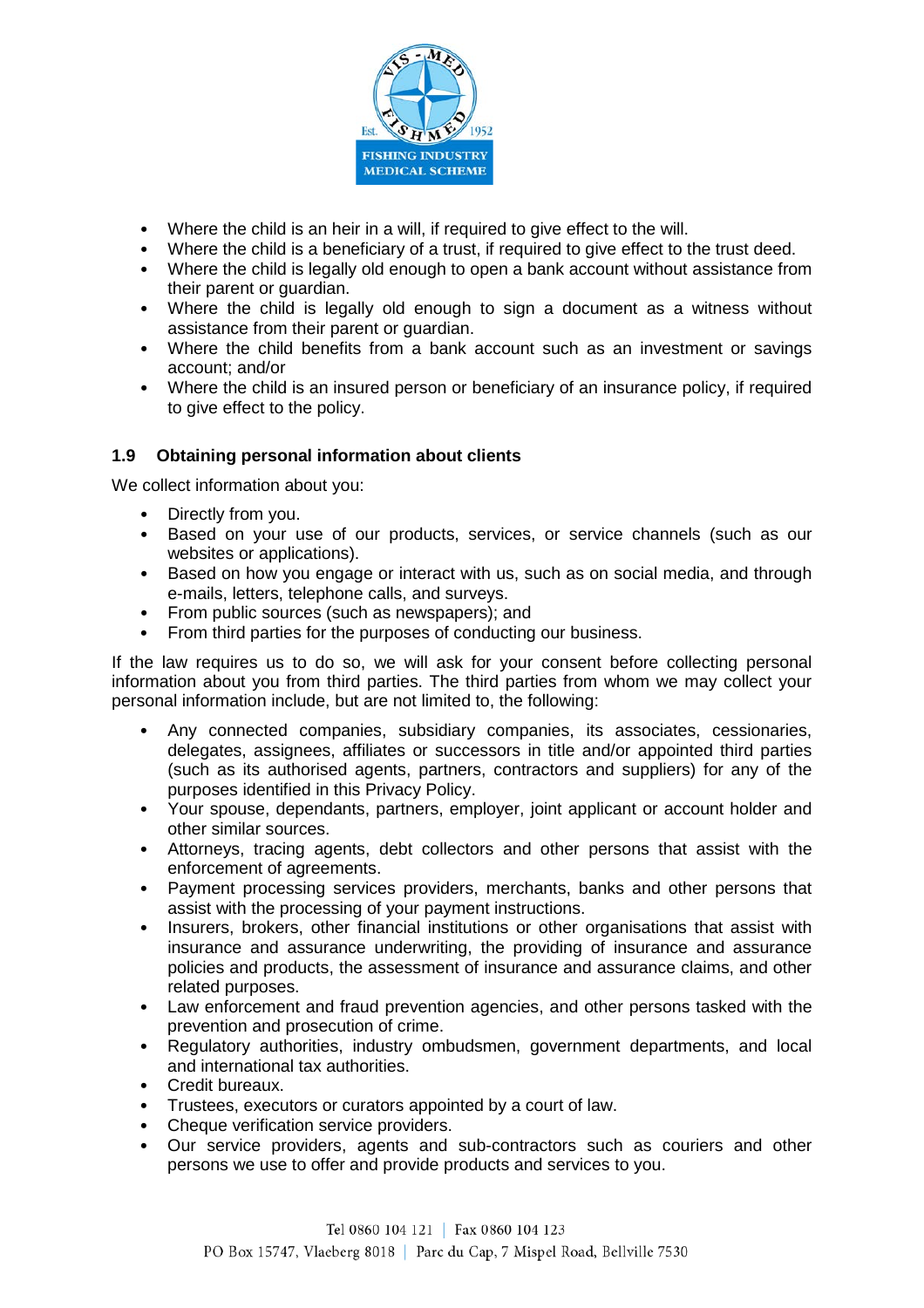

- Courts of law or tribunals.
- Participating partners, whether retail or online, in our customer loyalty reward programmes (where applicable).
- Our joint venture partners.
- Marketing list providers.
- Digital data transformation or aggregation services which you have authorised to collect activity, health or other digital data streams and share with us.

## **1.10 Processing Information about Persons Related to a Juristic Person**

If you are a juristic person, such as a company or close corporation, we may collect and use personal information relating to the juristic person's directors, officers, employees, beneficial owners, partners, shareholders, members, authorised signatories, representatives, agents, payers, payees, customers, guarantors, spouses of guarantors, sureties, spouses of sureties, other security providers and other persons related to the juristic person. These are related persons.

If you provide the personal information of a related person to us, you warrant that the related person is aware that you are sharing their personal information with us, and that the related person has consented thereto.

We will process the personal information of related persons as stated in this Privacy Policy, thus references to "you" or "your" in this Privacy Policy will include related persons with the necessary amendments.

### **1.11 Direct Electronic Marketing**

If permission is given, Fishmed and the Administrator may use your personal or other information to tell you about products, services and special offers from Fishmed or other companies.

We will use your personal information to market financial, insurance, investments and other related products and services to you.

- We will do this in person, by post, telephone, or electronic channels such as SMS, email and fax.
- If you are not our customer, or in any other instances where the law requires, we will only market to you by electronic communications with your consent.
- In all cases, you can tell us to stop sending marketing communications to you at any time.

# **2 COOKIE POLICY**

### **What happens if you disable your cookie functionality?**

• Clearing or disabling cookies may limit your website functionality, and your functionality once you've logged in. You can limit the collection of your information by disabling cookies on your browser. You may also be able to modify your browser settings to require your permission each time a site attempts to set a cookie.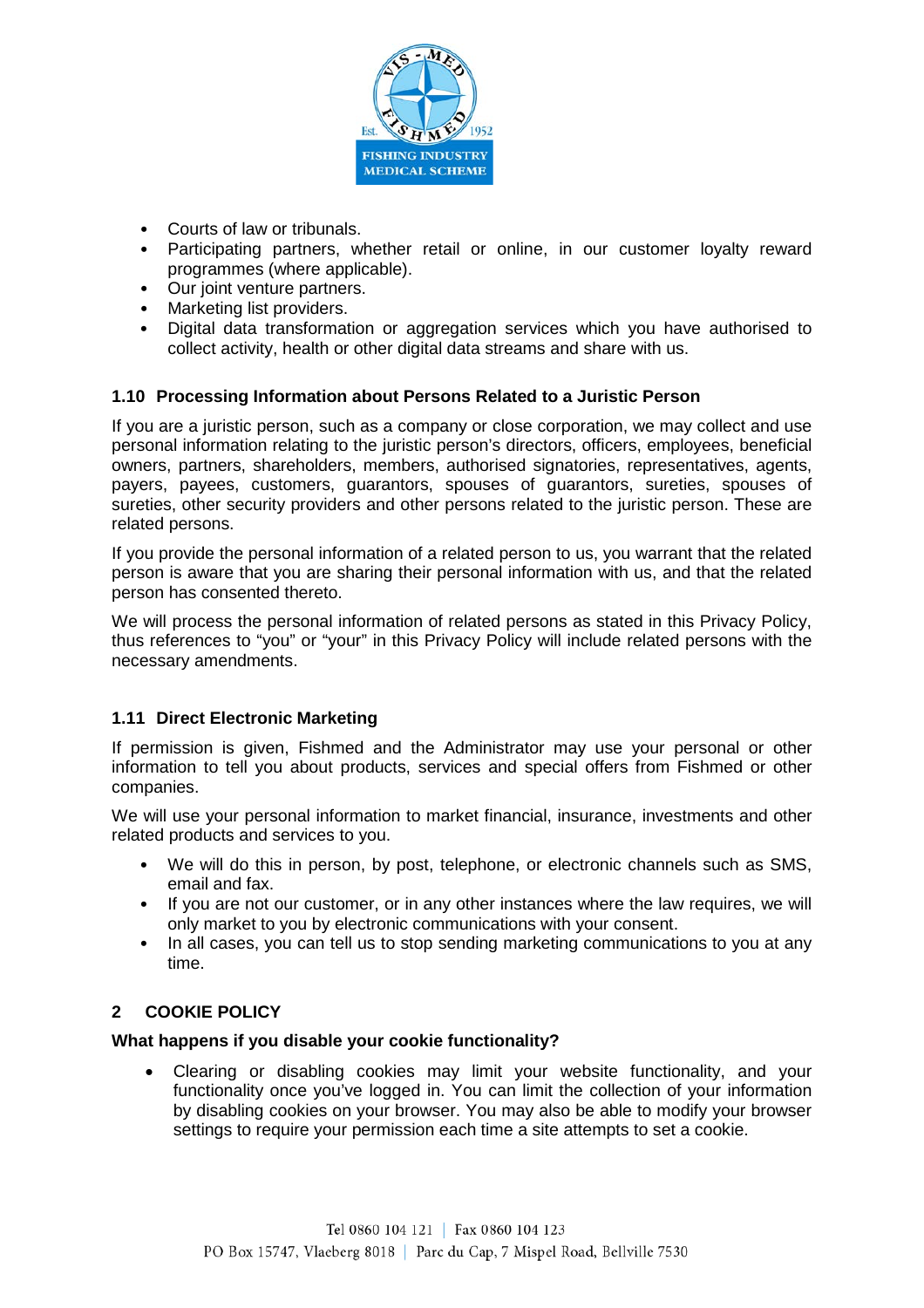

However, our website (and many other websites) rely on cookies to enable certain functionality. If you choose to disable cookies, some of the services available on our website may not work properly.

### **What are cookies?**

• A cookie is a small text file stored on your device by the website you are visiting. It helps the website to remember information about your device and how you use the website. We use this information to make your visit to our site as easy and useful as possible.

#### **Types of cookies we use?**

- There are two main types of cookies, i.e.
- Session cookies
	- o When you close your browser, some cookies are deleted. These are called session cookies.
- Persistent cookies
	- o Other cookies are stored on your device until they expire, or you choose to delete them. They are called persistent cookies. These cookies are sent back to us each time you visit our site.

#### **What we use cookies for?**

• We use cookies for session management, user device identification and classification, traffic routing, and analytics.

#### **Is your personal information at risk?**

• No, we will never save any personal information, including login details or other personal information on your computer.

#### **3 LOCATION SERVICES**

We use location services for specific products and services through our website and applications. The location services will only be switched on with the prior consent of the user. The use of location services are set out in the purpose of collection of data.

#### **4 CONFIDENTIALITY AND SECURITY**

#### **4.1 Routine Precautions**

Fishmed and the Administrator have physical, technological and procedural security safeguards in place and will use its best endeavours to protect your personal information.

Personal information refers to information that identifies or relates specifically to you, which for example include: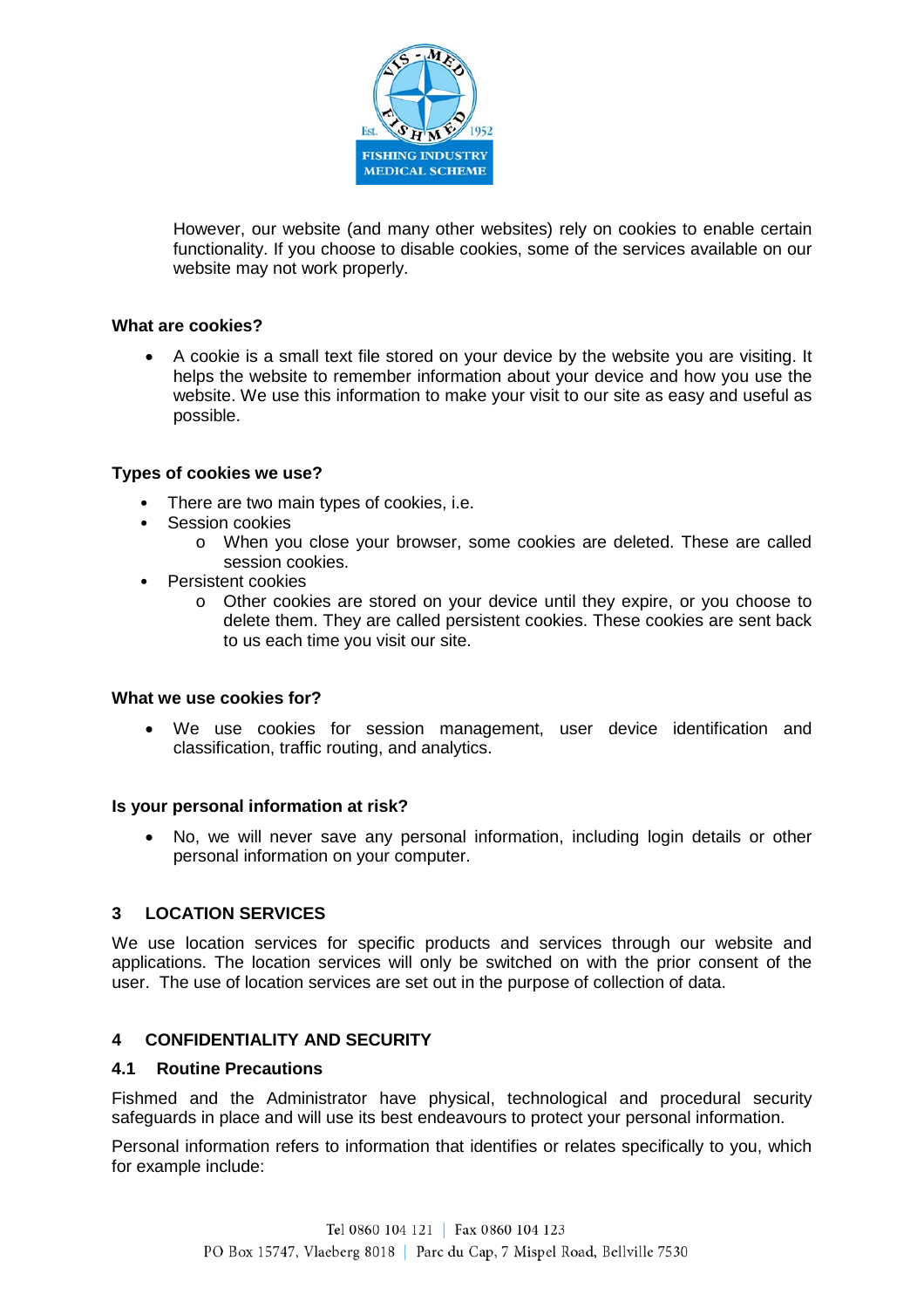

- Your name
- Age
- Gender
- Identity number
- Your assets and liabilities
- Your income
- Your employment details
- Payment records
- Your contact details
- Your marital status
- Family information
- Bank account information
- Medical or health information
- Your policy information

Any information about your health behaviour, your health transactions and all related information will also be regarded as personal information.

In short, any information that we know about you will be regarded as your personal information.

### **5 YOUR PERSONAL INFORMATION**

#### **5.1 Securing personal information**

Fishmed and the Administrator will take all reasonable technical and organisational precautions to prevent the loss, misuse or alteration of your personal information. The Administrator will store all the personal information in secured environments, for example on secured servers in a protected data centre.

#### **5.2 How you can review and correct your personal information**

You can request to review your personal information contained in the Scheme's and Administrator's records at any time to correct or update the information. If the purpose for which your personal information was requested initially does not exist anymore, you may request information held by the Scheme to be removed. However, the Fishmed and the Administrator can decline your request to delete the information from its records if other legislation requires the continued retention thereof or if it has been de-identified.

#### **5.3 Managing Data Privacy at Momentum Metropolitan Board Level and Reporting Frequency**

The Administrator is a subsidiary of Momentum Metropolitan Group. The Momentum Metropolitan Board Risk Capital and Compliance Committee (BRCC) is a sub-committee of the Board that is accountable to address and manage the risk of data privacy and cyber security. The BRCC follows the board cycle and convenes on a quarterly basis. The Momentum Metropolitan Group Chief Risk Officer (CRO) is the business representative on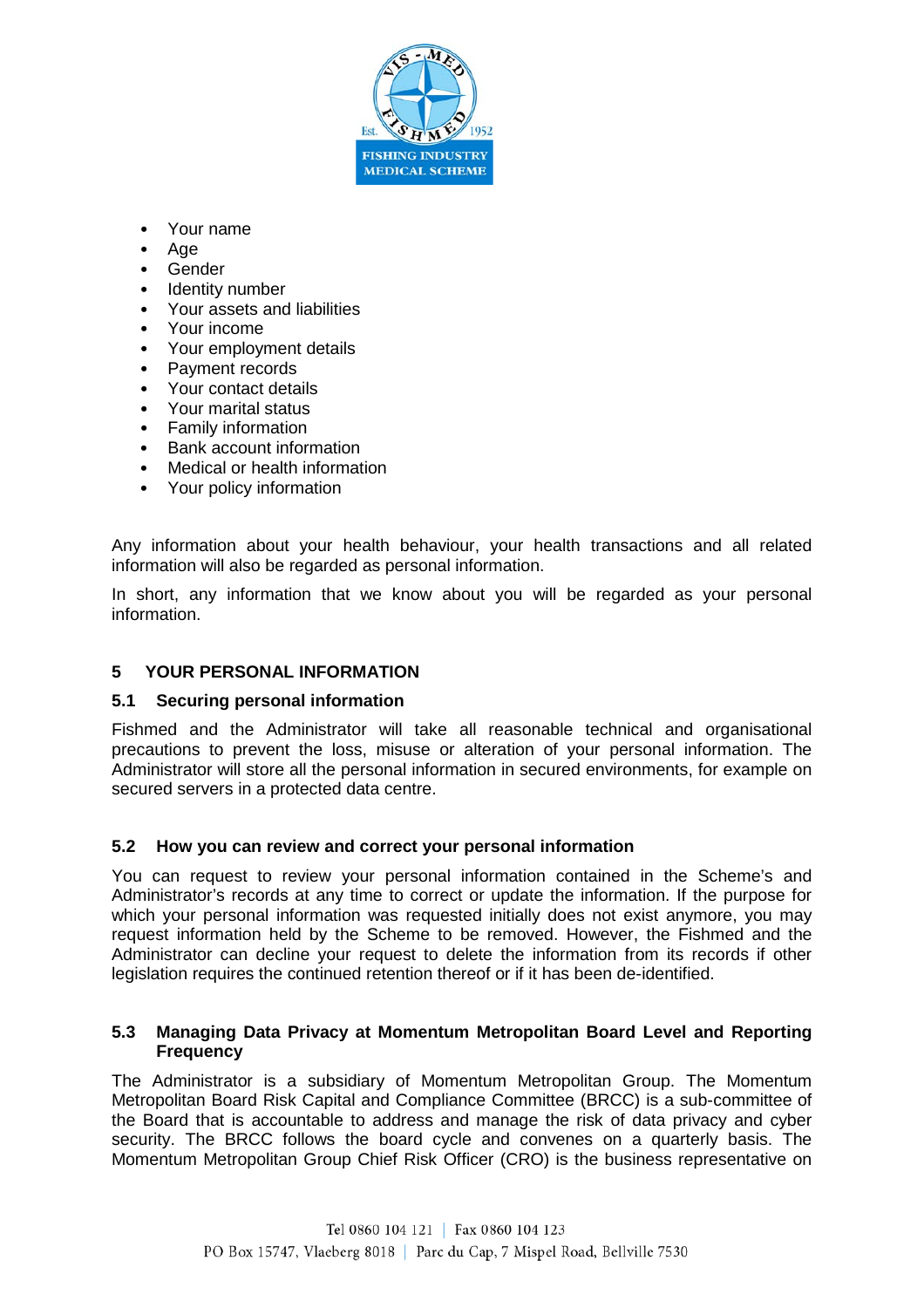

BRCC for data privacy, data security and cyber security. The Momentum Metropolitan Chief Risk Officer provides guidance and input regarding appropriate Risk Management.

# **5.4 Employee Training on Cyber Security and Data Privacy**

Employee Training on Cyber Security and Data Privacy forms part of ongoing compliance training. Cyber Security training is currently further required as a basic compliance training that all employees must complete. As part of the POPIA management programme, there is a specific focus on training, awareness as well as communication that will cover data privacy, data security and more detailed cyber security training as mandatory compliance training to all staff. The POPIA management programme is actively managed at Momentum Metropolitan Group level with participation of all business entities and subsidiaries of Momentum Metropolitan.

### **5.5 Centralised Cyber Security and Data Security Functions and Coordination**

To deal with Cyber Security and Data Privacy, two separate centralised functions exist within Momentum Metropolitan. The IT Security environment includes managing cyber security as a capability and the Data Management environment deals with the aspects of data privacy and extended data security and privacy which is enabled through IT security.

These two functions report into the Group Exco and are coordinated to work closely together to ensure coordinated efforts to best deliver on the relevant requirements.

### **5.6 Cookies**

You agree that we shall be entitled to send "cookies" from this website to your computer. We use the word "cookie" to refer to information that is sent from this website to your hard drive, where it is saved and contains information to personalise your experience on this website. In this way, the next time you use this website we will know who you are and that you have visited this website before.

### **5.7 Third Parties**

We do not exercise control over affiliate parties' privacy policies - Personal information and third parties. Because we are not responsible for any representations or information or warranties or content on any website of an affiliate party (including websites linked to this website or websites facilitated by us), we do not exercise control over affiliate parties' privacy policies, and you should refer to the privacy policy of any such affiliate party to see how such party protects your privacy.

### **5.8 Sharing your Information**

Your privacy is important to us. We will therefore not sell, rent or provide your personal information to unauthorised entities or other third parties, for their independent use, without your consent.

We may disclose your personal information to the following third parties: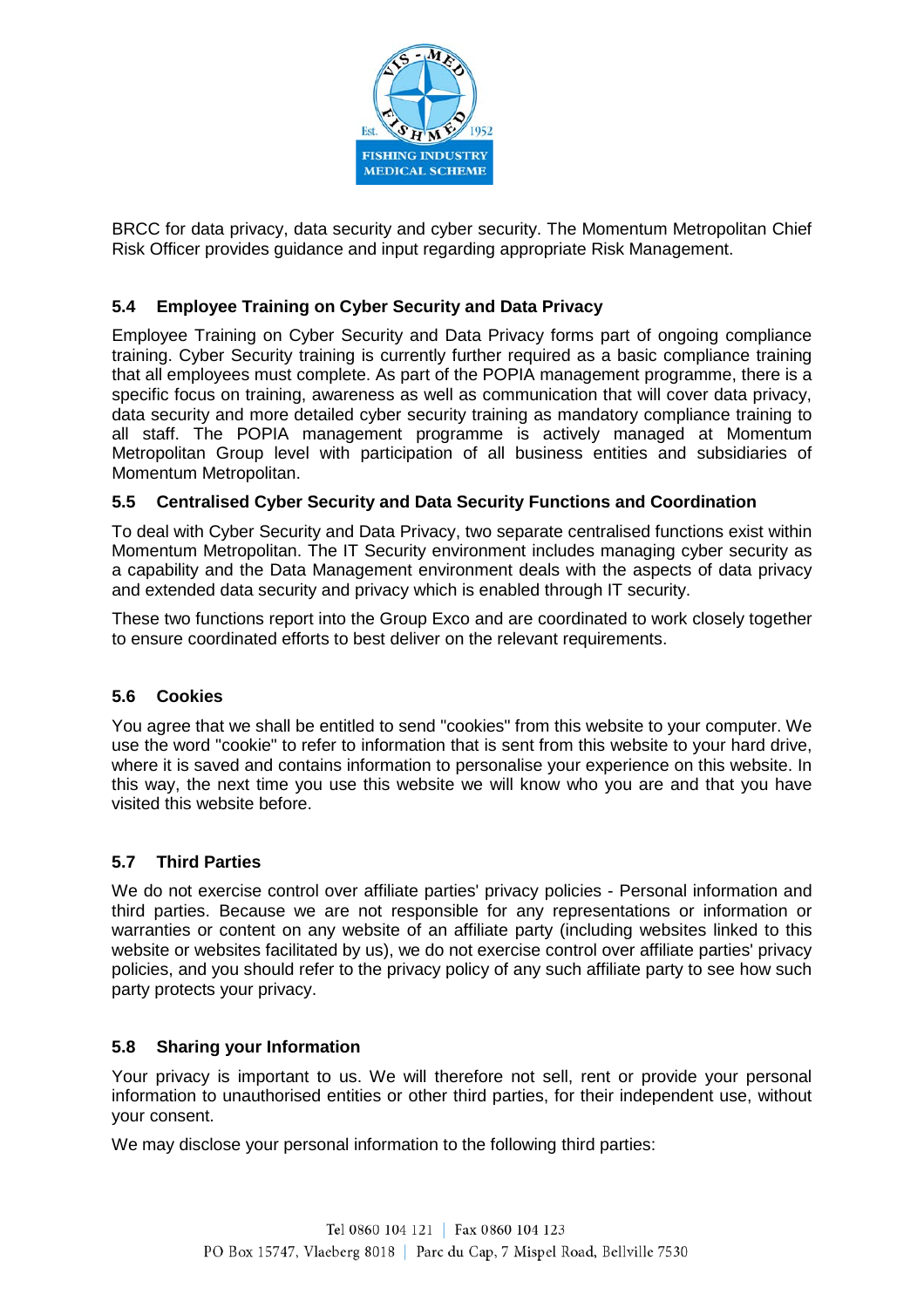

- Selected third parties to provide us with services, including companies that provide us with technical support and assistance in respect of the Website, companies that provide back-office services, companies that provide hosting services or, that track the Website's activities and analytics, and companies engaged to market and distribute Fishmed' products and/or services and conduct research on our behalf.
- Professional advisers, judicial, regulatory and law enforcement bodies; and
- A third party that acquires all or part of our assets or shares, or that succeeds us in carrying on all or a part of our business, whether by merger, acquisition, reorganisation or otherwise.
- In order for us to ensure that we meet your needs, we may collect and analyse your personal information and combine all the information that we have about you to compile a profile of you in order for us to personalise and tailor our services to meet your specific needs.
- Once we have collected and analysed your personal information, we may send you promotional material or details which we think may be of interest to you. If any of this promotional information relates to products, promotions, news or services of an affiliate party, and if you indicate that you would like more details, we may inform the affiliate party to contact you directly. We will, however, only inform an affiliate party to contact you directly if you have indicated that this is agreeable to you.

If at any stage, after you have given us your consent, you no longer wish us to use or share your personal information with an affiliate party; you may at any stage withdraw your consent. By choosing to withdraw your consent with affiliated third parties there may be an impact on our offering to you, and it will be explained to you on your request to withdraw your consent.

# **5.9 Cross Border Sharing**

We will only transfer your personal information to third parties in another country in any one or more of the following circumstances:

- Where your personal information will be adequately protected under the other country's laws or an agreement with the third-party recipient.
- Where the transfer is necessary to enter into, or perform, under a contract with you or a contract with a third party that is in your interest.
- Where you have consented to the transfer; and/or
- Where it is not reasonably practical to obtain your consent, and the transfer is in your interest.
- This transfer will happen within the requirements and safeguards of the law.
- Where possible, the party processing your personal information in the other country will agree to apply the same level of protection as available by law in your country, or if the other country's laws provide better protection, the other country's laws would be agreed to and applied.
- An example of us transferring your personal information to another country would be when you make payments if you purchase goods or services in a foreign country.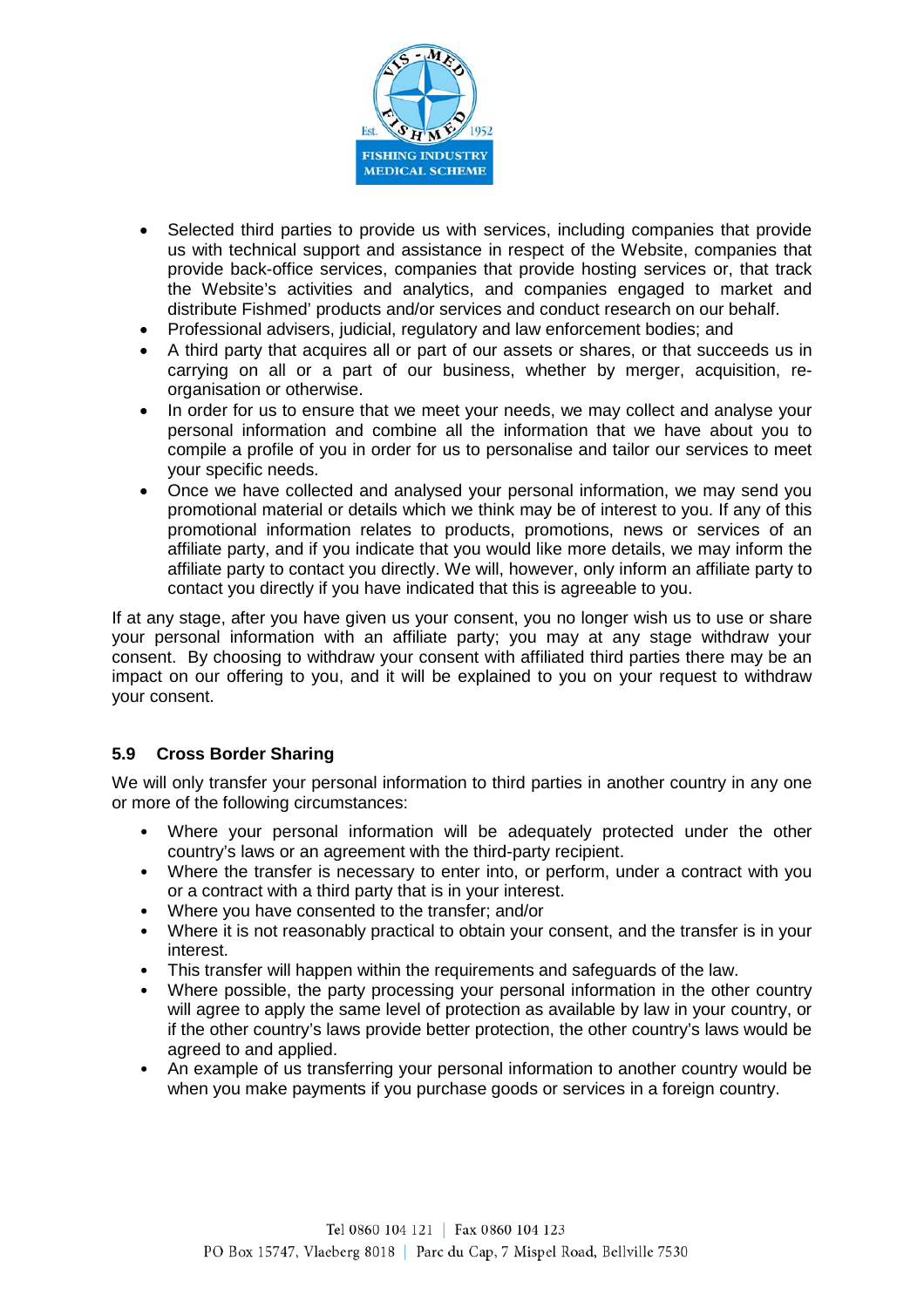

## **6 CHANGES TO PRIVACY POLICY**

Perusing amendments to the policy. **Our right to amend this Privacy Policy.** We reserve the right, in our sole discretion to amend (including without limitation, by the addition of new terms and conditions) this Privacy Policy from time to time. You agree to review the Privacy Policy whenever you visit this website for any such amendments. Save as expressly provided to the contrary in this Privacy Policy, the amended version of the Privacy Policy shall supersede and replace all previous versions thereof.

### **Which laws apply?**

This Privacy Policy will be governed by and construed and interpreted in accordance with the laws of South Africa. To the extent that a court has jurisdiction over any dispute which may arise out of or in connection with this Privacy Policy, we both submit to the jurisdiction of the South African courts.

# **7 GET IN TOUCH**

Contact details of the Scheme's Information Officer: Momentum Health Solutions (Pty) Ltd (to handle queries on behalf of Scheme).

| Name<br>the<br>0f<br>Information Officer | Deputy Saleena Bissoon                                        |
|------------------------------------------|---------------------------------------------------------------|
| <b>Postal Address</b>                    | PO Box 4313<br><b>Bellville</b><br>7530                       |
| <b>Physical Address</b>                  | Parc du Cap<br><b>Mispel Road</b><br><b>Bellville</b><br>7530 |
| Email Address                            | Dataprotection_health@momentum.co.za                          |

### Contact details of the PAIA Information Officer of Momentum Metropolitan

| InformationDouw Lotter<br>Name<br>the<br>of<br><b>Officer</b> |                    |
|---------------------------------------------------------------|--------------------|
| Postal Address                                                | <b>PO BOX 7400</b> |
|                                                               | Centurion          |
|                                                               | 0046               |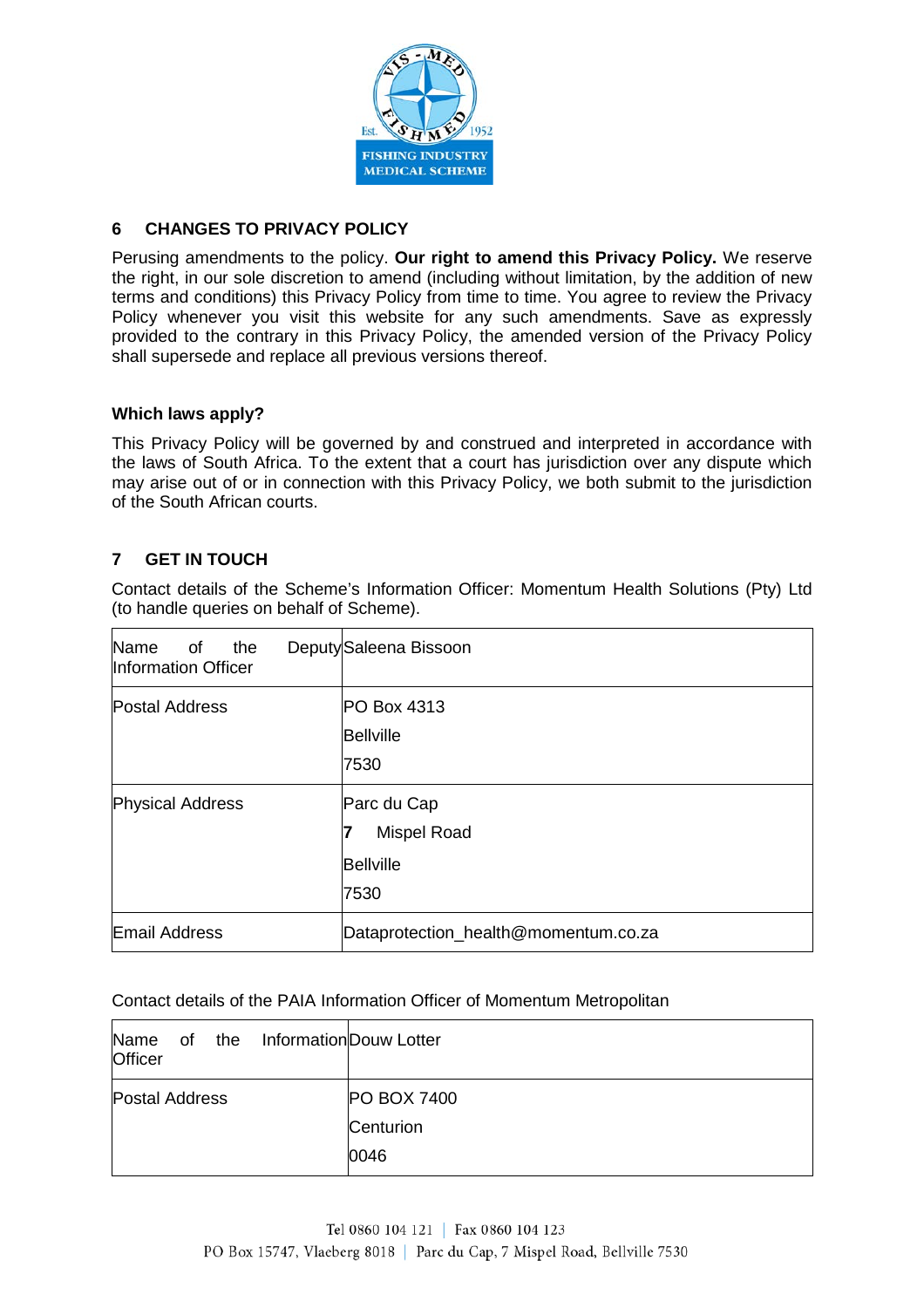

| <b>Physical Address</b> | 268 West Ave            |
|-------------------------|-------------------------|
|                         | Die Hoewes              |
|                         | Centurion               |
|                         | 0157                    |
| <b>Email Address</b>    | dataprivacy@mmltd.co.za |

## Contact details of the POPIA Information Officer of Momentum Metropolitan

| Name<br>of the<br><b>Officer</b> | Information Jeanine Norden                      |
|----------------------------------|-------------------------------------------------|
| <b>Postal Address</b>            | <b>PO BOX 7400</b><br>Centurion<br>0046         |
| <b>Physical Address</b>          | 268 West Ave<br>Die Hoewes<br>Centurion<br>0157 |
| Email Address                    | dataprivacy@mmltd.co.za                         |

### General contact details of the Administrator

| <b>Postal Address</b>   | PO BOX 7400                    |
|-------------------------|--------------------------------|
|                         | Centurion                      |
|                         | 0046                           |
| <b>Physical Address</b> | 268 West Ave                   |
|                         | Die Hoewes                     |
|                         | <b>Centurion</b>               |
|                         | 0157                           |
| <b>Telephone Number</b> | +27 (0) 12 065 0445            |
| Internet site URL       | www.momentummetropolitan.co.za |